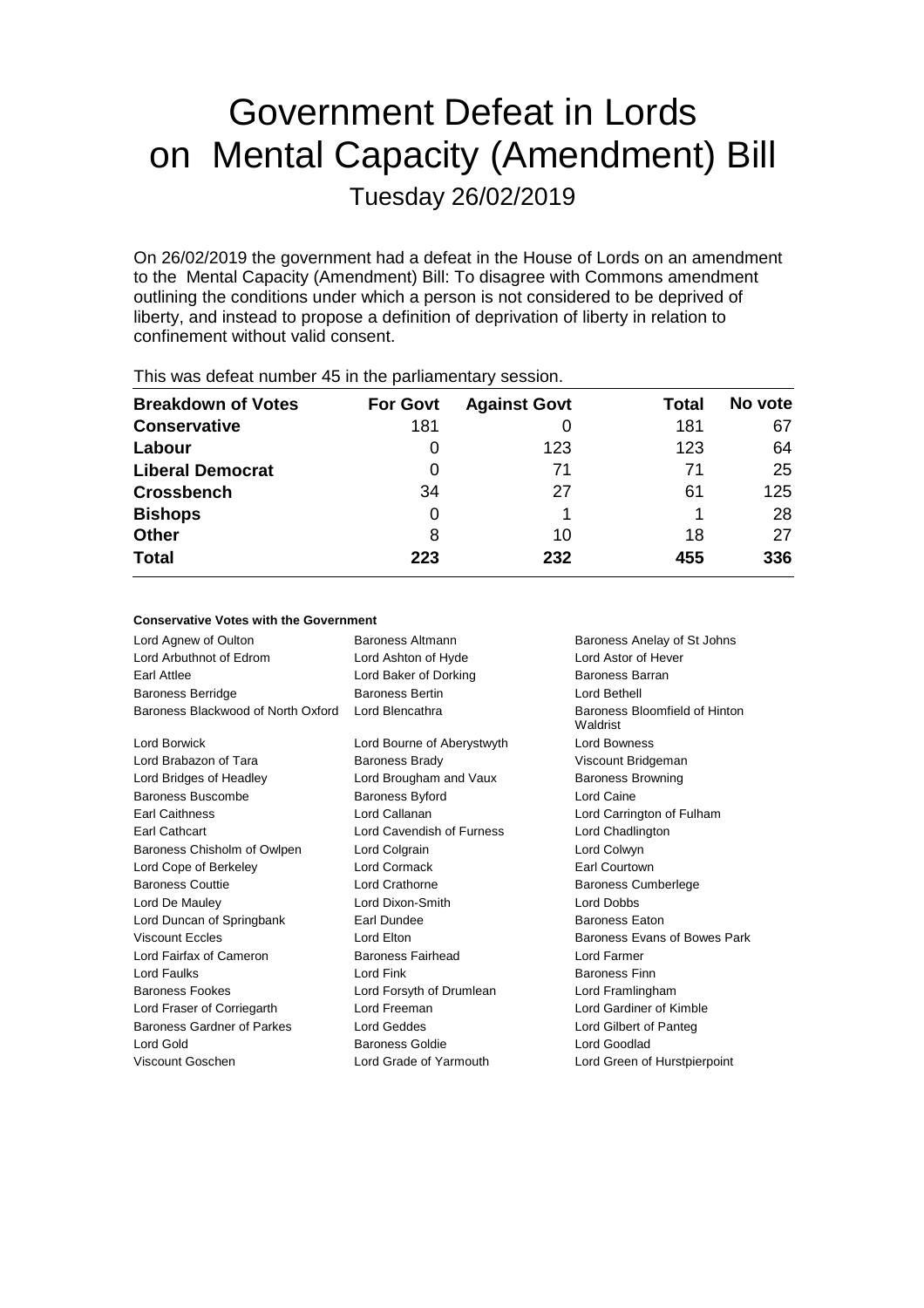Viscount Younger of Leckie

Lord Griffiths of Fforestfach Lord Hague of Richmond Lord Hamilton of Epsom Baroness Hanham Lord Haselhurst Lord Hayward Baroness Helic Lord Henley Lord Hill of Oareford Lord Hodgson of Astley Abbotts Baroness Hodgson of Abinger Lord Holmes of Richmond Baroness Hooper Lord Horam Lord Howard of Rising Earl Howe Lord Howell of Guildford Lord Hunt of Wirral Lord James of Blackheath Baroness Jenkin of Kennington Lord Jopling Lord King of Bridgwater **Lord Kirkhope of Harrogate** Lord Lamont of Lerwick Lord Lang of Monkton Lord Leigh of Hurley Lord Lexden Earl Lindsay Lord Lingfield Earl Liverpool **Lord Livingston of Parkhead** Marquess of Lothian Lord Lupton Lord MacGregor of Pulham Market Lord Mackay of Clashfern Lord Magan of Castletown **Lord Mancroft Condensity** Baroness Manzoor Lord Marland Lord Maude of Horsham Lord McColl of Dulwich Baroness McGregor-Smith Lord McInnes of Kilwinning Baroness McIntosh of Pickering Duke of Montrose Baroness Morris of Bolton Lord Moynihan Lord Naseby Baroness Neville-Jones Baroness Newlove Lord Northbrook Lord Norton of Louth Lord O'Shaughnessy Baroness O'Cathain Lord Palumbo Lord Patten Lord Patten of Barnes **Lord Pickles** Lord Pickles **Baroness Pidding** Lord Polak Lord Popat Lord Porter of Spalding Lord Randall of Uxbridge **Baroness Rawlings Lord Reay** Baroness Redfern Lord Ribeiro Viscount Ridley Lord Risby **Lord Robathan** Baroness Rock **Baroness** Rock Lord Rotherwick Baroness Sater Baroness Seccombe Earl Selborne **Baroness** Shackleton of Belgravia Lord Sheikh Baroness Shephard of Northwold Lord Sherbourne of Didsbury Lord Shinkwin Earl Shrewsbury **Lord Smith of Hindhead** Baroness Stedman-Scott Lord Strathclyde Baroness Sugg Lord Suri Lord Swinfen Lord Taylor of Holbeach Lord Trefgarne Viscount Trenchard **Lord Trimble** Lord True Lord Tugendhat **Viscount Ullswater** Baroness Vere of Norbiton Baroness Verma Lord Wakeham Baroness Warsi Lord Wasserman and Lord Wei Communication Duke of Wellington Baroness Wheatcroft Lord Whitby Baroness Wilcox Baroness Williams of Trafford Baroness Wyld Lord Young of Cookham

**Conservative Votes against the Government**

### **Labour Votes with the Government**

#### **Labour Votes against the Government**

Baroness Adams of Craigielea Lord Adonis Lord Allen of Kensington Baroness Armstrong of Hill Top Baroness Bakewell **Baroness Lord Bassam of Brighton** Lord Beecham Lord Berkeley Lord Blunkett Lord Boateng **Lord Bradley** Lord Bradley **Lord Bragg** Lord Brennan Lord Brooke of Alverthorpe Lord Brookman Lord Browne of Ladyton **Baroness Bryan of Partick** Lord Campbell-Savours Baroness Chakrabarti Viscount Chandos Lord Christopher Lord Clarke of Hampstead Lord Collins of Highbury Baroness Corston Baroness Crawley **Lord Cunningham of Felling Carol** Lord Darling of Roulanish Lord Davies of Oldham **Lord Desai** Baroness Donaghy Lord Donoughue **Baroness Drake** Lord Drayson Lord Dubs Lord Faulkner of Worcester Lord Foulkes of Cumnock Baroness Gale **Baroness Golding** Lord Giddens **Baroness Golding**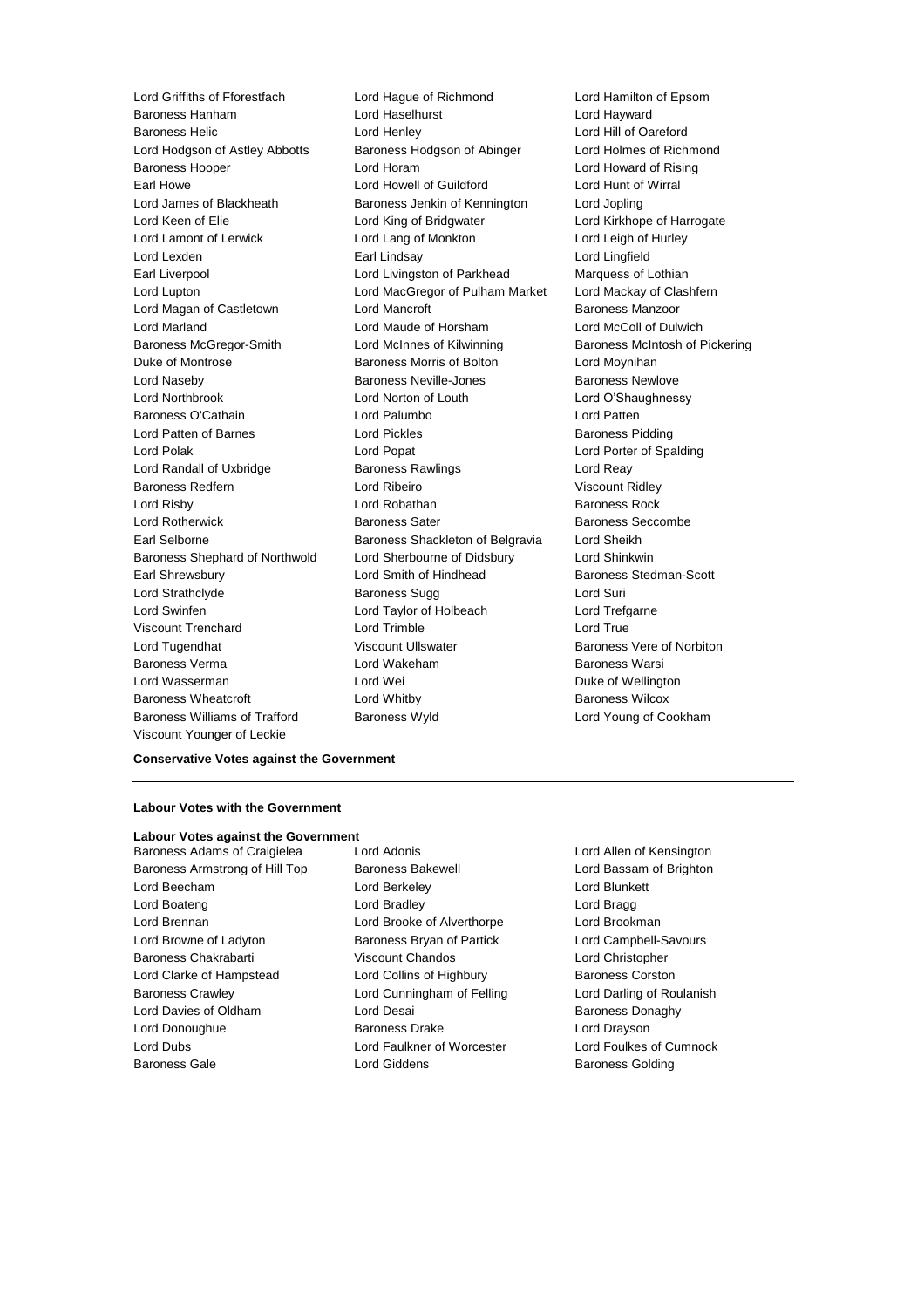Lord Gordon of Strathblane Baroness Goudie Lord Grantchester Lord Grocott Lord Hain Viscount Hanworth Lord Harris of Haringey Lord Haskel Lord Haworth Baroness Hayter of Kentish Town Baroness Healy of Primrose Hill Baroness Henig Baroness Hilton of Eggardon Lord Hollick Lord Hollick Lord Howarth of Newport Lord Hoyle Lord Hughes of Woodside Lord Hunt of Chesterton Lord Hunt of Kings Heath Lord Irvine of Lairg Baroness Jones of Whitchurch Lord Jones Lord Judd Lord Kennedy of Southwark Baroness Kennedy of Cradley **Lord Kinnock Baroness Kinnock baroness Kinnock of Holyhead** Lord Layard Lord Lea of Crondall Lord Lennie Lord Levy Baroness Liddell of Coatdyke Lord Liddle Baroness Lister of Burtersett Lord Livermore Lord MacKenzie of Culkein Baroness Massey of Darwen Lord Maxton Lord McAvoy Lord McConnell of Glenscorrodale Baroness McDonagh Baroness McIntosh of Hudnall Lord McKenzie of Luton Lord Monks Lord Morgan Baroness Morris of Yardley Lord Morris of Handsworth Lord Murphy of Torfaen Lord O'Neill of Clackmannan Baroness Osamor Lord Pendry Baroness Pitkeathley **Baroness Prosser** Baroness Quin Lord Radice **Baroness Ramsay of Cartvale** Lord Reid of Cardowan Lord Robertson of Port Ellen Lord Rooker Lord Rosser Baroness Royall of Blaisdon **Lord Sawyer Baroness Sherlock** Viscount Simon **Lord Snape** Lord Snape **Lord Soley** Lord Stevenson of Balmacara Baroness Taylor of Bolton Baroness Thornton Lord Tomlinson Lord Touhig Lord Tunnicliffe Lord Turnberg **Baroness Warwick of Undercliffe** Lord Watson of Invergowrie<br>
Lord Watts **Baroness Wheeler** Baroness Whitaker Lord Watts **Baroness Wheeler** Baroness Wheeler **Baroness Whitaker** Lord Whitty Lord Williams of Elvel Lord Winston Lord Woolmer of Leeds **Baroness Young of Old Scone** Lord Young of Norwood Green

#### **Liberal Democrat Votes with the Government**

**Liberal Democrat Votes against the Government** Lord Addington **Lord Alderdice Baroness Barker** Baroness Bowles of Berkhamsted Baroness Brinton Baroness Burt of Solihull Lord Campbell of Pittenweem Lord Clement-Jones Lord Cotter Lord Dholakia Baroness Doocey Baroness Featherstone Lord Foster of Bath Lord Fox Lord Fox Baroness Garden of Frognal Lord German Earl Glasgow Lord Goddard of Stockport Baroness Grender **Baroness Hamwee** Baroness Hamwee **Baroness Hammed Baroness Hammed Baroness** Hammed Baroness Hammed Baroness Hammed Baroness Hammed Baroness Hammed Baroness Hammed Baroness Hammed Baroness Hammed Baroness Baroness Humphreys Lord Hussain Baroness Hussein-Ece Baroness Janke Baroness Jolly Lord Jones of Cheltenham Lord Kirkwood of Kirkhope **Baroness Kramer** Baroness Ludford Lord McNally Lord Newby Baroness Northover Lord Oates Lord Paddick Lord Palmer of Childs Hill Baroness Parminter Baroness Pinnock Baroness Randerson Lord Razzall Lord Redesdale Lord Rennard Lord Roberts of Llandudno Lord Rodgers of Quarry Bank Baroness Scott of Needham Market Lord Sharkey **Baroness Sheehan** Lord Shipley **Constants In the Shipley** Lord Shutt of Greetland Baroness Smith of Newnham Lord Stephen Lord Stoneham of Droxford Lord Storey Lord Strasburger Baroness Suttie Lord Taverne Lord Taylor of Goss Moor Lord Teverson **Lord Thomas of Gresford** Baroness Thomas of Winchester Viscount Thurso Lord Tope Lord Tyler Baroness Tyler of Enfield Lord Wallace of Saltaire Lord Wallace of Tankerness Baroness Walmsley **Lord Wrigglesworth** 

Lord Beith Baroness Benjamin Baroness Bonham-Carter of Yarnbury